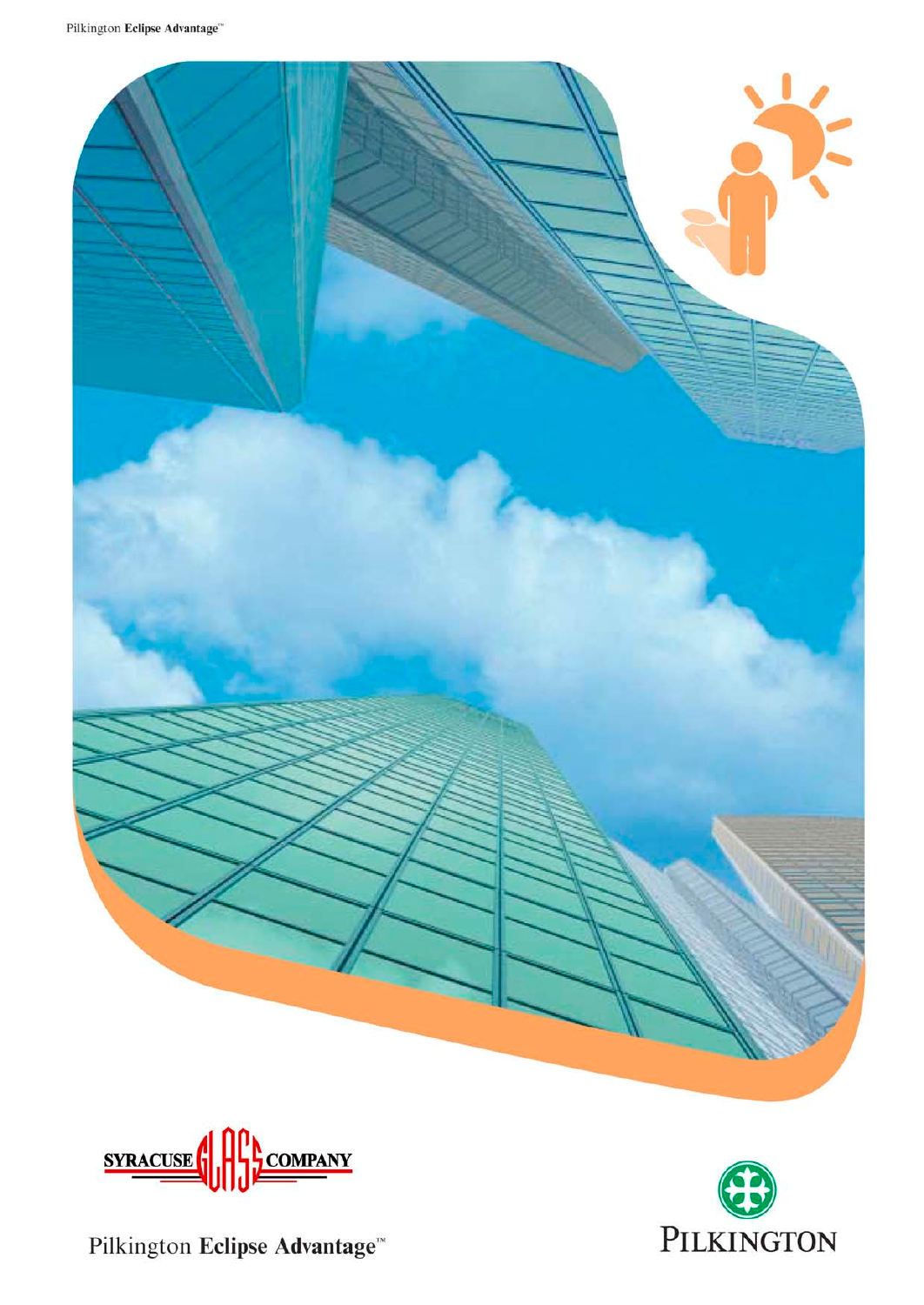# Pilkington **Eclipse Advantage™** Pyrolytic Solar Control Glass with low E

### **Now you can dream in colour again.**

Major advances in glass technology, such as low E and solar control glass, have revolutionised the applications met by glass today. However, there have still been limitations on available products offering a combination of these properties together with a variety of colour ranges to meet individual requirements.

Today, Pilkington is able to provide the perfect solution. Combining low emissivity with solar control in a variety of attractive colours, Pilkington **Eclipse Advantage™** is a world leading pyrolytic environmental control glass. A unique combination of high light transmittance, with reduced solar gain and glare, Pilkington **Eclipse Advantage™** provides subtle reflectivity with consistent colour.

As Pilkington **Eclipse Advantage™** is a pyrolytic rather than a soft coating, there are no significant changes to its properties when toughened or bent.



NEW Pilkington **Eclipse Advantage™** Clear Reflective low E Glass



NEW Pilkington **Eclipse Advantage™** Bronze Reflective low E Glass



NEW Pilkington **Eclipse Advantage™** Blue-Green Reflective low E Glass

NEW Pilkington **Eclipse Advantage™** Grey Reflective low E Glass



NEW Pilkington **Eclipse Advantage™** Arctic Blue Reflective low E Glass





Pilkington **Eclipse Advantage™** Arctic Blue

### **The Pyrolytic Advantage**

Pilkington **Eclipse Advantage™** is manufactured using our patented on-line chemical vapour deposition technology, in which a gas reacts with the semi-molten surface of a ribbon of float glass to form an advanced hard coating on clear and tinted substrates.

The resulting product combines solar and thermal control with a high visible light transmittance, subtle reflectivity, glare control and a crisp, consistent colour.

#### **Product Features**

- COMBINES HIGHER LIGHT TRANSMITTANCE, lower visible reflectance, solar control and low E properties in a single hard coating.
- DESIGN FLEXIBILITY, combining a crisp, natural colour with subtle reflectivity, high visible light transmittance and interior glare control.
- DURABLE HARD COATING can be handled, cut, toughened, bent and fabricated into Insulating Glass Units using standard techniques.

NEW Pilkington **Eclipse Advantage™** EverGreen Reflective low E Glass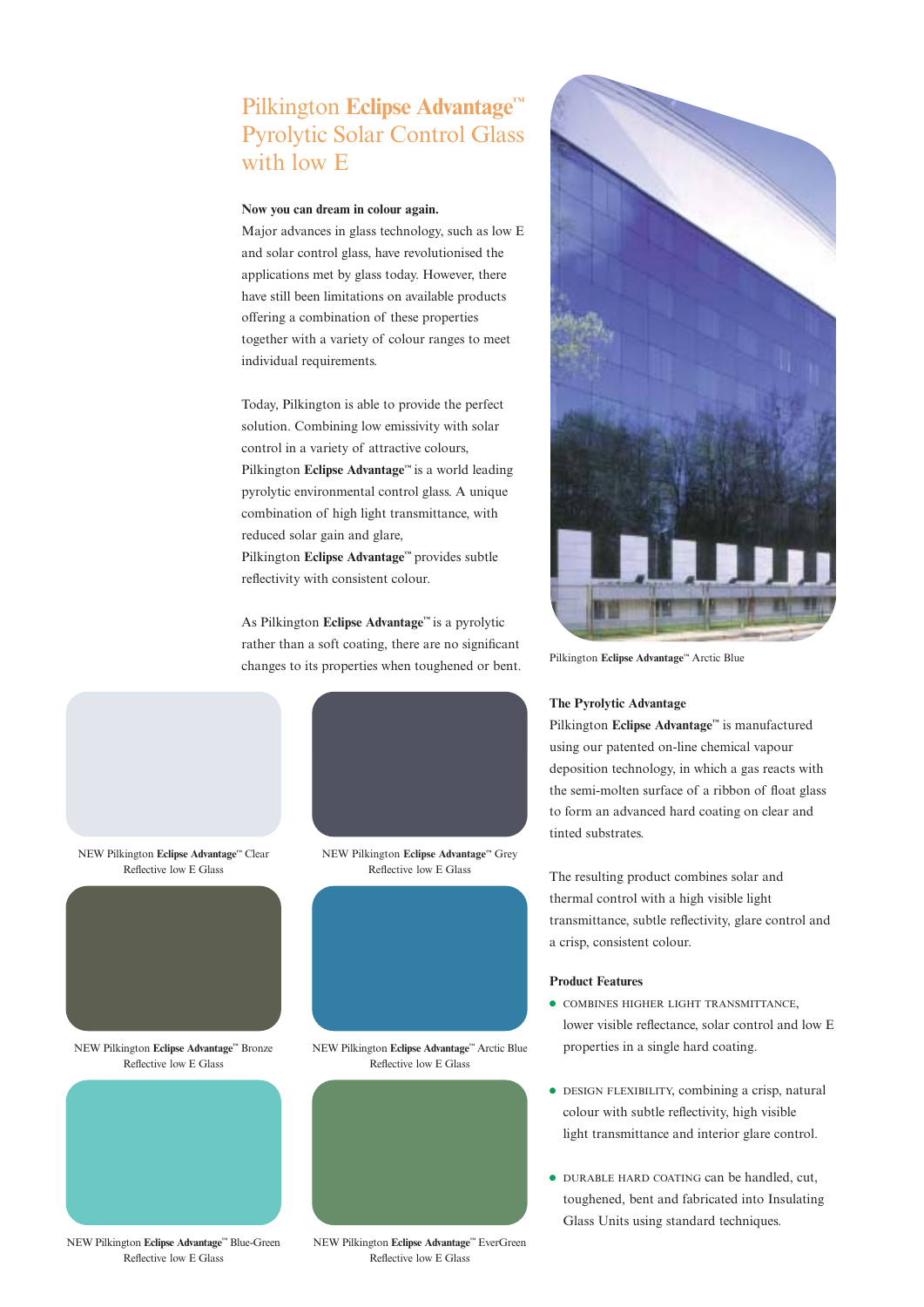- TOUGHENABLE WITHOUT COLOUR SHIFT enabling significant reduction of lead times and production losses when heat-strengthening or toughening are required.
- ENERGY EFFICIENT, combining low emissivity with solar control for considerable energy cost reductions compared with ordinary glass.
- REDUCED UV TRANSMITTANCE limits colour fading and degradation of plastic materials, with more of the sun's damaging radiation effectively blocked.
- SEALANT COMPATIBLE with common Insulating Glass Units (I.G.U.) and structural silicone sealants, with no edge deletion required.
- COLOUR AND SURFACE UNIFORMITY within each glass pane make Pilkington **Eclipse Advantage™** ideal for new construction and replacement applications.
- EXCELLENT AVAILABILITY for significantly reduced lead times and better control of project costs.
- ALL COLOURS: Clear, Arctic Blue, Blue-Green, Bronze, EverGreen and Grey are available in 4mm, 6mm and 8mm. Pilkington **Eclipse Advantage™** Clear is also available in 10mm.





Pilkington **Eclipse Advantage™** EverGreen

Pilkington **Eclipse Advantage™** Grey